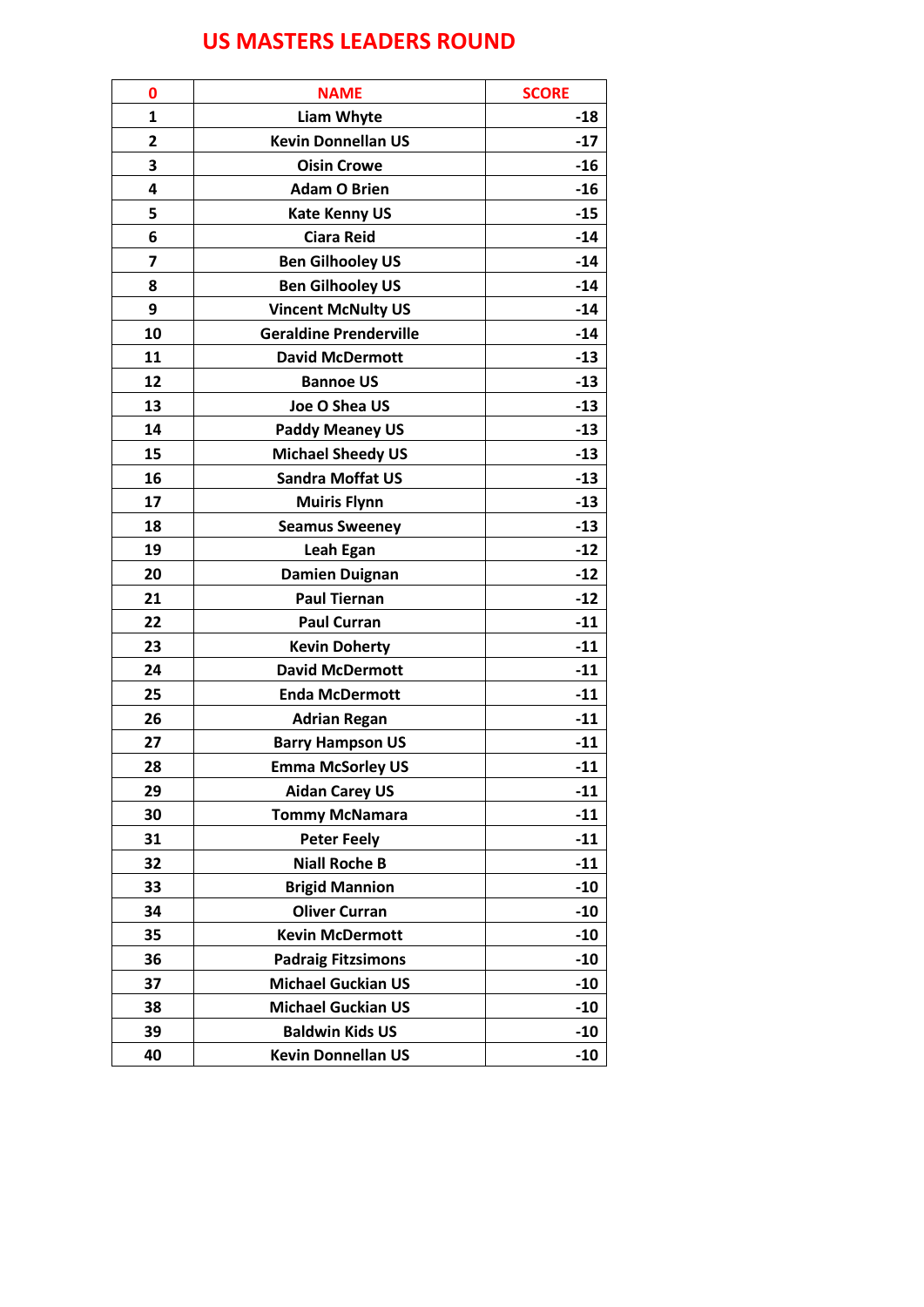| 41 | <b>Aidan Carey US</b>         | $-10$ |
|----|-------------------------------|-------|
| 42 | <b>Daniel Egan</b>            | $-10$ |
| 43 | <b>Fiachra Neary</b>          | $-10$ |
| 44 | <b>Martha Curran</b>          | -9    |
| 45 | <b>Liam Bruen</b>             | -9    |
| 46 | <b>Kevin Doherty</b>          | -9    |
| 47 | <b>Ger &amp; Bill Cassidy</b> | -9    |
| 48 | <b>Glynn Reid</b>             | -9    |
| 49 | <b>Callum McGirl</b>          | -9    |
| 50 | <b>Paul Kelleher</b>          | -9    |
| 51 | <b>Shiv Saidha US</b>         | -9    |
| 52 | <b>Barry Hampson US</b>       | -9    |
| 53 | <b>Skinner US</b>             | -9    |
| 54 | Mike O Neill US               | -9    |
| 55 | Mike O Neill US               | -9    |
| 56 | <b>Abbie Fitzpatrick US</b>   | -9    |
| 57 | <b>Eve Fitzpatrick US</b>     | -9    |
| 58 | <b>John McCarty</b>           | -9    |
| 59 | <b>Conor O Brien</b>          | -9    |
| 60 | <b>James Faughnan</b>         | -9    |
| 61 | Karen O Riordan               | -9    |
| 62 | David Whelan                  | -9    |
| 63 | <b>Oliver Curran</b>          | -8    |
| 64 | Patricia O'Hara               | -8    |
| 65 | <b>Noel McDermott</b>         | -8    |
| 66 | <b>Paddy Duffy</b>            | -8    |
| 67 | <b>Jessie Doherty</b>         | -8    |
| 68 | <b>Brendan Gallagher</b>      | -8    |
| 69 | <b>Siobhan Talbot</b>         | -8    |
| 70 | <b>Caitriona Clarke US</b>    | -8    |
| 71 | <b>Seamus Clarke US</b>       | -8    |
| 72 | <b>Seamus Clarke US</b>       | -8    |
| 73 | <b>Cormac Smith US</b>        | -8    |
| 74 | <b>Martina Lavin</b>          | -8    |
| 75 | <b>Michael Egan-Logue</b>     | -8    |
| 76 | <b>Kevin Donnellan US</b>     | -8    |
| 77 | <b>Brendan Creegan US</b>     | -8    |
| 78 | <b>Katie Coffey US</b>        | -8    |
| 79 | <b>Sandra McCormack US</b>    | -8    |
| 80 | <b>Ciaran Mosley US</b>       | -8    |
| 81 | <b>John Cassells US</b>       | -8    |
| 82 | <b>Michael Sheedy US</b>      | -8    |
| 83 | <b>Paul Newman US</b>         | -8    |
| 84 | <b>Dermot Monaghan</b>        | -8    |
| 85 | <b>Tommy Aherne</b>           | -8    |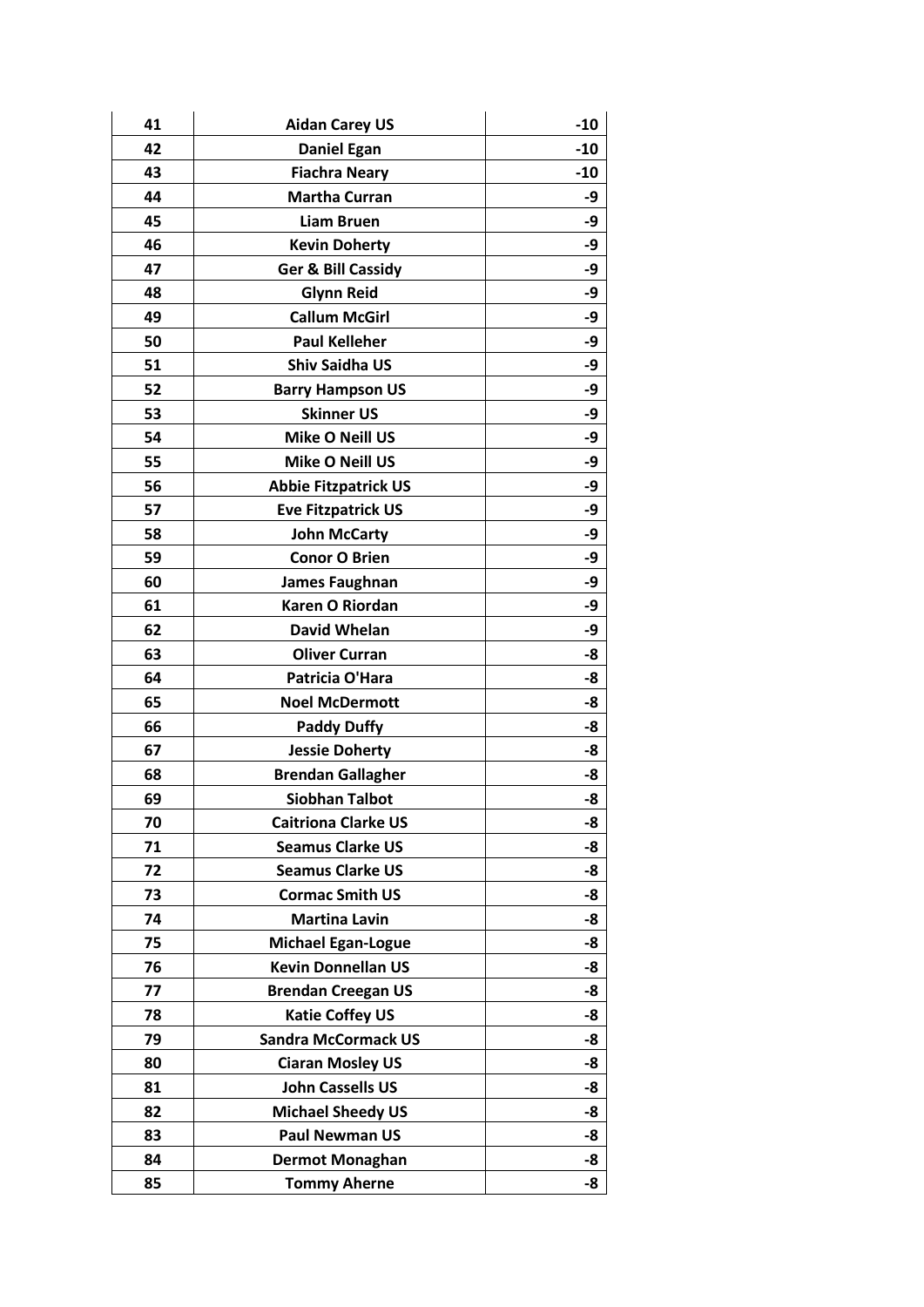| 86  | <b>Peter Buldorini</b>          | -8   |
|-----|---------------------------------|------|
| 87  | <b>Michael Masterson</b>        | -8   |
| 88  | <b>Fiachra Neary</b>            | -8   |
| 89  | <b>Fiachra Neary</b>            | -8   |
| 90  | Gordan Kavanagh                 | -8   |
| 91  | <b>Anthony Skeffington</b>      | -8   |
| 92  | <b>Conor Heaney</b>             | -8   |
| 93  | <b>Martha Curran</b>            | $-7$ |
| 94  | <b>Paul Curran</b>              | -7   |
| 95  | <b>Keith Hogg</b>               | -7   |
| 96  | Patricia O'Hara                 | $-7$ |
| 97  | <b>Sorcha Bruen</b>             | $-7$ |
| 98  | <b>Ryan Duignan Duffy</b>       | $-7$ |
| 99  | <b>Margaret Reid</b>            | $-7$ |
| 100 | <b>Ciara Reid</b>               | $-7$ |
| 101 | <b>Kevin Ward</b>               | $-7$ |
| 102 | <b>Caitriona Clarke US</b>      | $-7$ |
| 103 | <b>John &amp; Shane Crowe</b>   | -7   |
| 104 | <b>Peter Long</b>               | $-7$ |
| 105 | <b>Gerard McDermott</b>         | $-7$ |
| 106 | <b>Shane Kelly</b>              | $-7$ |
| 107 | PJ Quinn US                     | $-7$ |
| 108 | <b>Liz Charles US</b>           | $-7$ |
| 109 | Jerome Edge US                  | $-7$ |
| 110 | <b>Sharon Fitzpatrick US</b>    | $-7$ |
| 111 | <b>Caitriona Carr US</b>        | $-7$ |
| 112 | <b>Lilly Meaney US</b>          | $-7$ |
| 113 | Daniella Knox US                | $-7$ |
| 114 | J.P. Carney                     | $-7$ |
| 115 | <b>Peter Feely</b>              | -7   |
| 116 | <b>David Burke</b>              | $-7$ |
| 117 | <b>Kieran Oates</b>             | -7   |
| 118 | <b>Sean McTigue US</b>          | -6   |
| 119 | <b>Gerry Emmett</b>             | -6   |
| 120 | <b>Mary Molloy</b>              | -6   |
| 121 | <b>Patrick Kelly Drumshanbo</b> | -6   |
| 122 | <b>Michael Duffy</b>            | -6   |
| 123 | <b>Siobhan Talbot</b>           | -6   |
| 124 | <b>Michael Gallagher</b>        | -6   |
| 125 | <b>Lindsay Ivy Reid</b>         | -6   |
| 126 | <b>Glynn Reid</b>               | -6   |
| 127 | <b>Kate Kenny US</b>            | -6   |
| 128 | <b>Shane Crowe</b>              | -6   |
| 129 | <b>Anthony Noone</b>            | -6   |
| 130 | <b>Eileen McDermott</b>         | -6   |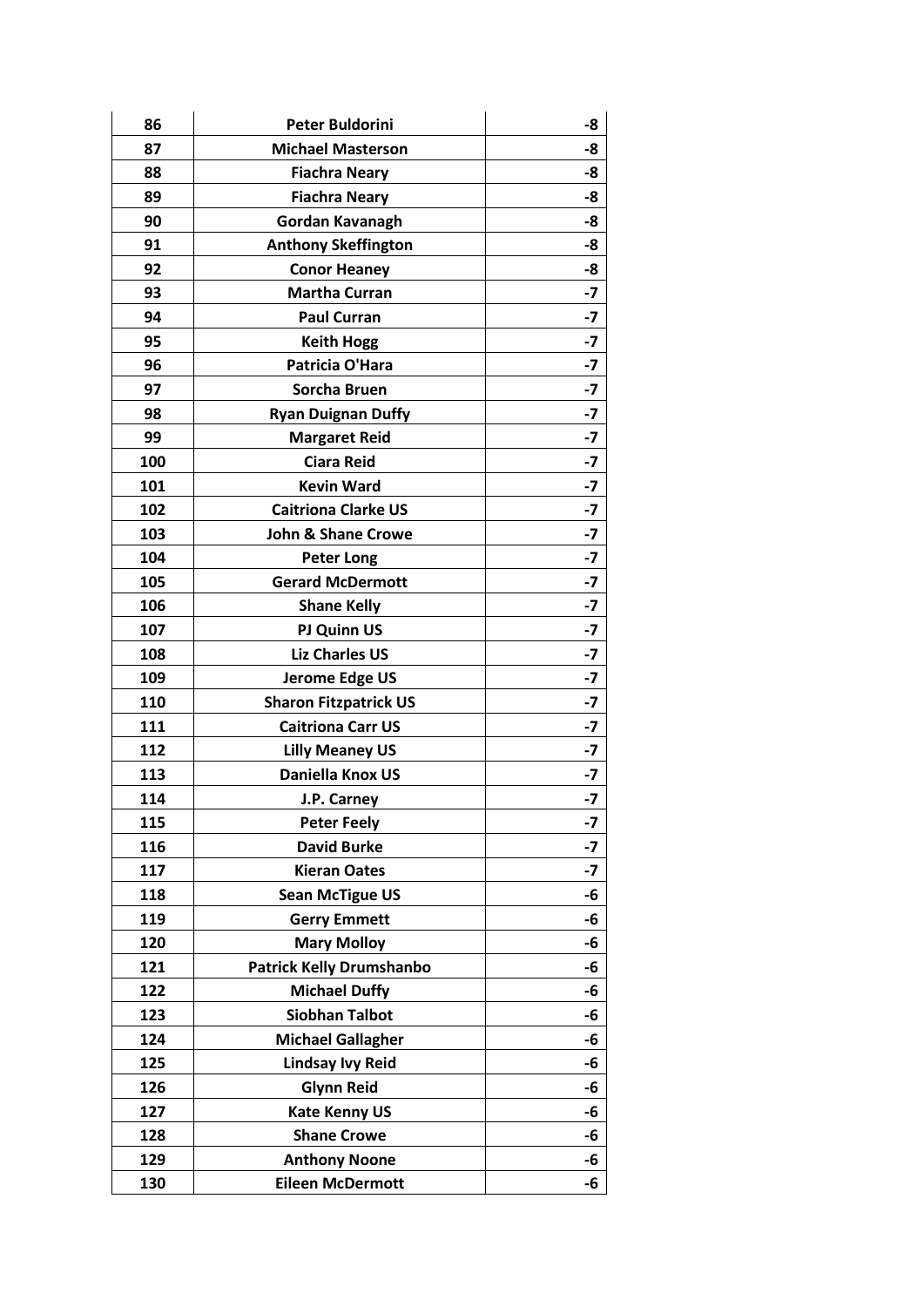| 131 | <b>Captain Fantastic</b>      | -6   |
|-----|-------------------------------|------|
| 132 | <b>Maurice Regan</b>          | -6   |
| 133 | <b>Derek Moran</b>            | -6   |
| 134 | <b>David McDermott</b>        | -6   |
| 135 | <b>Joe Cunningham US</b>      | -6   |
| 136 | <b>Liz Charles US</b>         | -6   |
| 137 | <b>Liz Charles US</b>         | -6   |
| 138 | <b>Oliver Charles US</b>      | -6   |
| 139 | <b>Kevin Donnellan US</b>     | -6   |
| 140 | John Doherty US               | -6   |
| 141 | <b>Eta King</b>               | -6   |
| 142 | <b>Sean Bohan</b>             | -6   |
| 143 | <b>Enda Tully</b>             | -6   |
| 144 | <b>Damien Milton</b>          | -6   |
| 145 | <b>Geraldine Prenderville</b> | -6   |
| 146 | <b>Mickey Daly</b>            | -5   |
| 147 | Patricia O'Hara               | -5   |
| 148 | <b>Noel McDermott</b>         | -5   |
| 149 | <b>Liam Bruen</b>             | $-5$ |
| 150 | <b>Jenny Bruen</b>            | -5   |
| 151 | <b>Maura Doherty</b>          | -5   |
| 152 | <b>Paul Reid</b>              | $-5$ |
| 153 | <b>Willie Tiernan</b>         | -5   |
| 154 | <b>Seamus Clarke US</b>       | -5   |
| 155 | <b>Declan Loftus</b>          | -5   |
| 156 | <b>Ray Mulvey</b>             | -5   |
| 157 | <b>Anthony Noone</b>          | -5   |
| 158 | <b>Liz Charles US</b>         | -5   |
| 159 | <b>Liz Charles US</b>         | -5   |
| 160 | <b>Oliver Charles US</b>      | -5   |
| 161 | <b>Kevin Donnellan US</b>     | -5   |
| 162 | JJ Matthews US                | -5   |
| 163 | <b>John Creegan US</b>        | -5   |
| 164 | <b>Sandra McCormack US</b>    | $-5$ |
| 165 | <b>Mike O Neill US</b>        | -5   |
| 166 | <b>Juliette Moffat US</b>     | -5   |
| 167 | <b>Hughie Moffat US</b>       | -5   |
| 168 | Ann O Flynn US                | -5   |
| 169 | <b>Pauline Mater US</b>       | -5   |
| 170 | <b>Kevin Dunne Us</b>         | -5   |
| 171 | <b>Colm Loftus</b>            | -5   |
| 172 | Paul O Brien                  | -5   |
| 173 | <b>Niall Roche C</b>          | -5   |
| 174 | Dave Walsh                    | -5   |
| 175 | <b>Damien Coffey</b>          | $-5$ |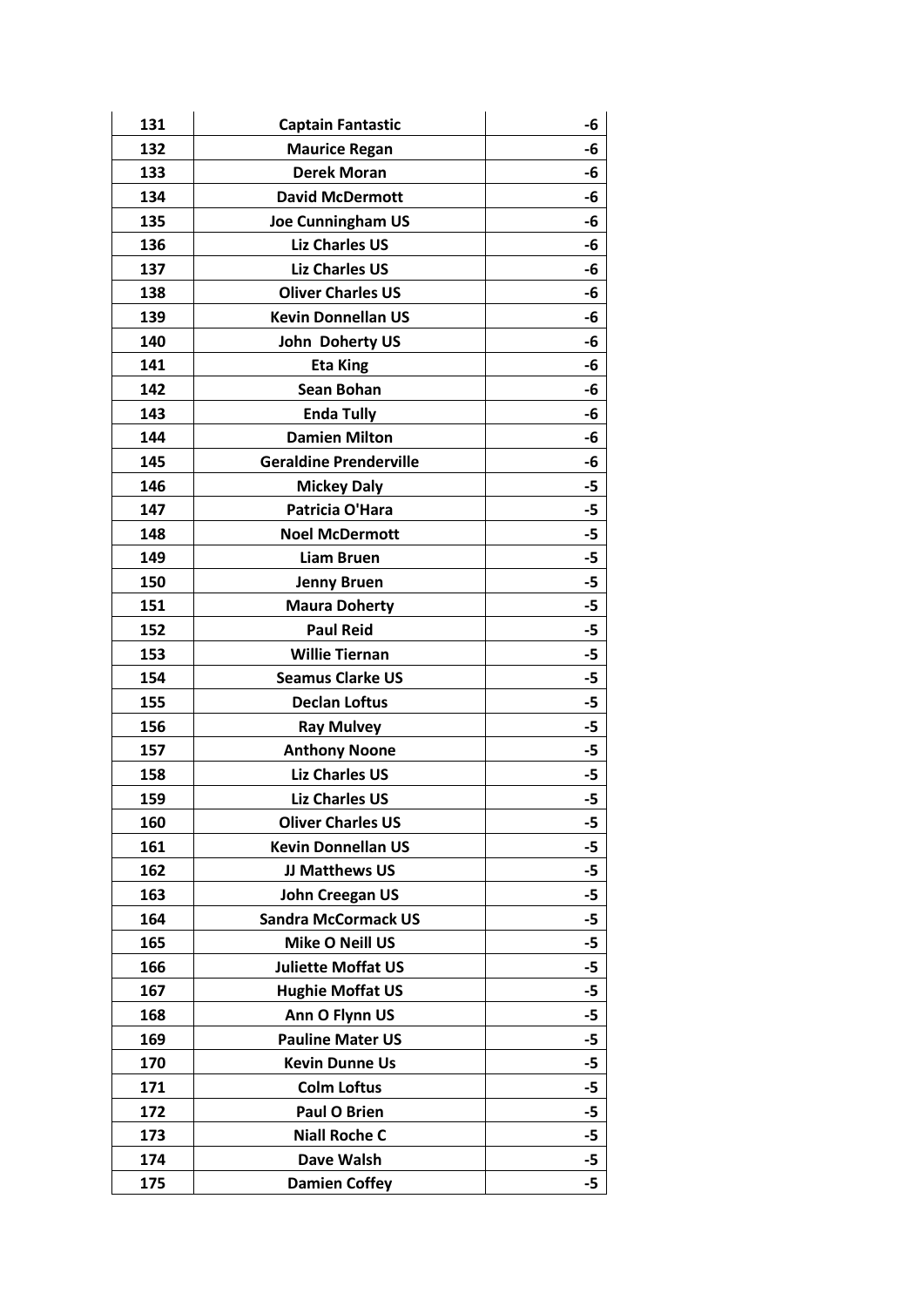| 176 | <b>Barry Donnellan</b>   | -5   |
|-----|--------------------------|------|
| 177 | <b>Stephen Mannion</b>   | -5   |
| 178 | <b>Dave Aspell</b>       | -5   |
| 179 | <b>Sean McTigue US</b>   | $-4$ |
| 180 | <b>Phil Emmett</b>       | -4   |
| 181 | <b>Frances Molloy</b>    | -4   |
| 182 | <b>Albert Hogg</b>       | -4   |
| 183 | <b>Albert Hogg</b>       | -4   |
| 184 | John Flynn               | $-4$ |
| 185 | John Flynn               | -4   |
| 186 | <b>PJ Sharkey</b>        | $-4$ |
| 187 | <b>Brendan McDermott</b> | $-4$ |
| 188 | <b>Frank Duffy</b>       | -4   |
| 189 | <b>Austin McDermott</b>  | -4   |
| 190 | <b>Jamie Mulligan</b>    | -4   |
| 191 | <b>Brian Crowe</b>       | -4   |
| 192 | <b>Frank Mulvey</b>      | -4   |
| 193 | <b>Abygail Moran</b>     | -4   |
| 194 | <b>Frank McGrath</b>     | -4   |
| 195 | <b>Dion McDermott</b>    | -4   |
| 196 | <b>Alanna Guckian</b>    | -4   |
| 197 | <b>Adelene Guckian</b>   | -4   |
| 198 | <b>Ryan O Neill US</b>   | $-4$ |
| 199 | <b>Oliver Charles US</b> | $-4$ |
| 200 | <b>David Harvey US</b>   | -4   |
| 201 | <b>Shane English US</b>  | -4   |
| 202 | John Doherty US          | -4   |
| 203 | <b>PJ Quinn US</b>       | -4   |
| 204 | <b>Liam English US</b>   | $-4$ |
| 205 | <b>Liam English US</b>   | -4   |
| 206 | <b>Chris Lowe B</b>      | -4   |
| 207 | <b>Niall Roche A</b>     | -4   |
| 208 | <b>Niall Comerton</b>    | -4   |
| 209 | <b>Niall Beirne</b>      | -4   |
| 210 | <b>Sean Higgins</b>      | -4   |
| 211 | <b>Paul Roche B</b>      | -4   |
| 212 | <b>Eddie Conroy</b>      | -3   |
| 213 | <b>Marc McDermott</b>    | -3   |
| 214 | <b>Liam Bruen</b>        | $-3$ |
| 215 | Line B Book 36           | -3   |
| 216 | <b>Jimmy Deane</b>       | -3   |
| 217 | <b>Kevin McDermott</b>   | -3   |
| 218 | <b>John Crowe</b>        | -3   |
| 219 | <b>Kevin Gilboy</b>      | -3   |
| 220 | <b>Adelene Guckian</b>   | $-3$ |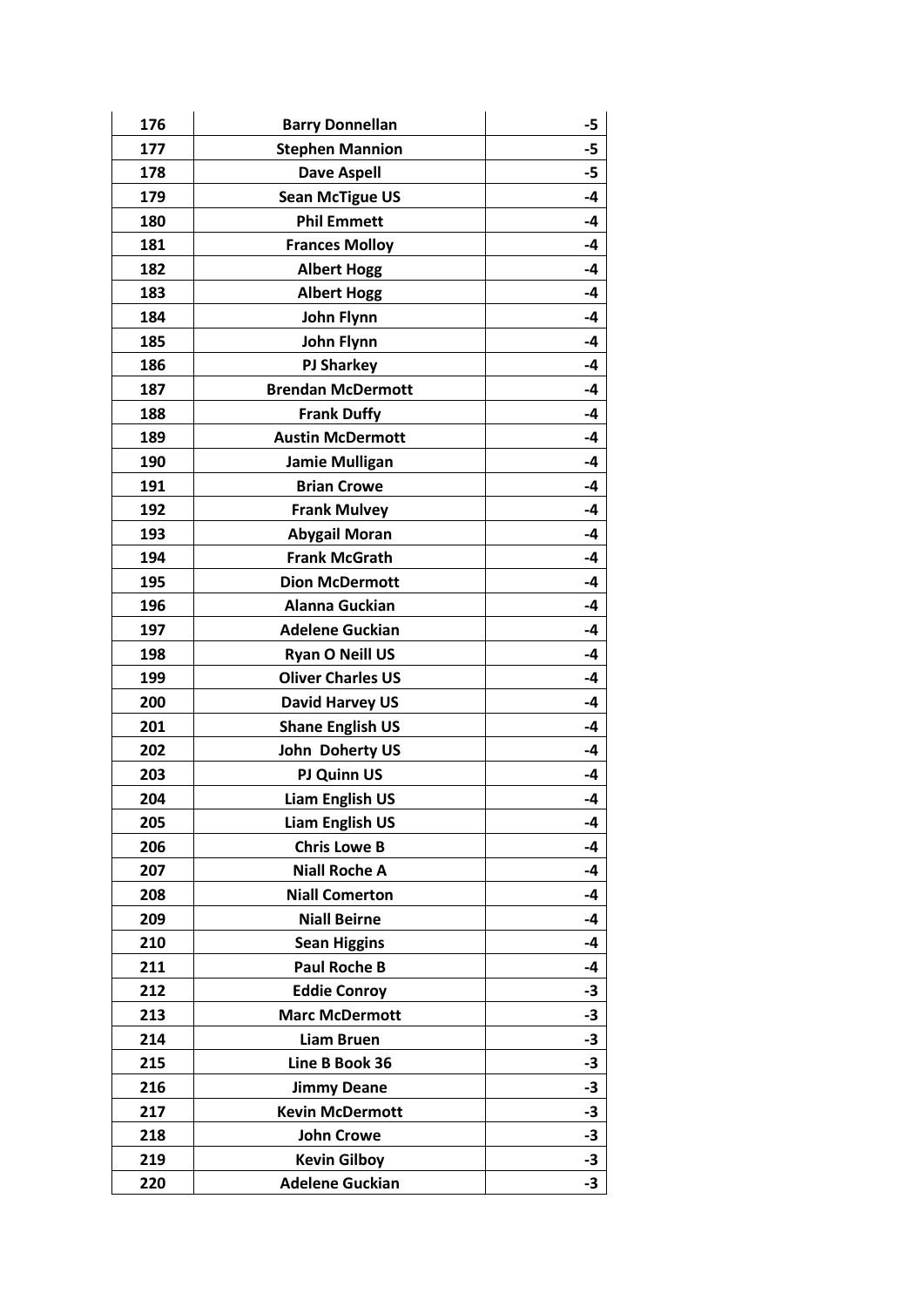| 221 | <b>Tom McWeeney US</b>        | -3   |
|-----|-------------------------------|------|
| 222 | Pat Reynolds US               | -3   |
| 223 | <b>Brendan Flanagan US</b>    | -3   |
| 224 | <b>Gerry Morris US</b>        | -3   |
| 225 | <b>Brendan Creegan US</b>     | $-3$ |
| 226 | <b>Brendan Creegan US</b>     | $-3$ |
| 227 | <b>Gary Keane Us</b>          | $-3$ |
| 228 | Dom (Heritage Bar)US          | -3   |
| 229 | <b>Paul Friel US</b>          | -3   |
| 230 | <b>Sandra McCormack US</b>    | -3   |
| 231 | <b>Shauna Regan US</b>        | -3   |
| 232 | <b>John Cassells US</b>       | $-3$ |
| 233 | <b>Liam English US</b>        | -3   |
| 234 | <b>Pat King</b>               | -3   |
| 235 | <b>Aoife Bohan</b>            | -3   |
| 236 | <b>Anthony O Hara</b>         | -3   |
| 237 | <b>Damien Coffey</b>          | $-3$ |
| 238 | <b>Kevin O Connor</b>         | -3   |
| 239 | <b>Patrick Noone</b>          | -3   |
| 240 | <b>Geraldine Prenderville</b> | -3   |
| 241 | <b>Padraig McShera</b>        | $-2$ |
| 242 | <b>Marc McDermott</b>         | $-2$ |
| 243 | John Flynn                    | $-2$ |
| 244 | John Flynn                    | $-2$ |
| 245 | <b>Brendan McDermott</b>      | $-2$ |
| 246 | <b>Frances Molloy</b>         | $-2$ |
| 247 | <b>David McDermott</b>        | $-2$ |
| 248 | <b>Keith Tighe</b>            | $-2$ |
| 249 | <b>Pat Reynolds US</b>        | $-2$ |
| 250 | <b>Pat Reynolds US</b>        | -2   |
| 251 | <b>Barry Hampson US</b>       | -2   |
| 252 | <b>Barry Hampson US</b>       | -2   |
| 253 | <b>Declan Lalor US</b>        | $-2$ |
| 254 | <b>Nora O Connor US</b>       | $-2$ |
| 255 | <b>Paul Friel US</b>          | -2   |
| 256 | John Doherty US               | $-2$ |
| 257 | <b>Michael Sheedy US</b>      | $-2$ |
| 258 | <b>John Diffley</b>           | -2   |
| 259 | <b>Marie Lowe</b>             | -2   |
| 260 | <b>Fiachra Neary</b>          | $-2$ |
| 261 | <b>Ann Neary</b>              | $-2$ |
| 262 | <b>Donal Neary</b>            | -2   |
| 263 | <b>Eugene Gibney</b>          | $-2$ |
| 264 | <b>David Connellan</b>        | $-2$ |
| 265 | <b>Ger Casey</b>              | $-2$ |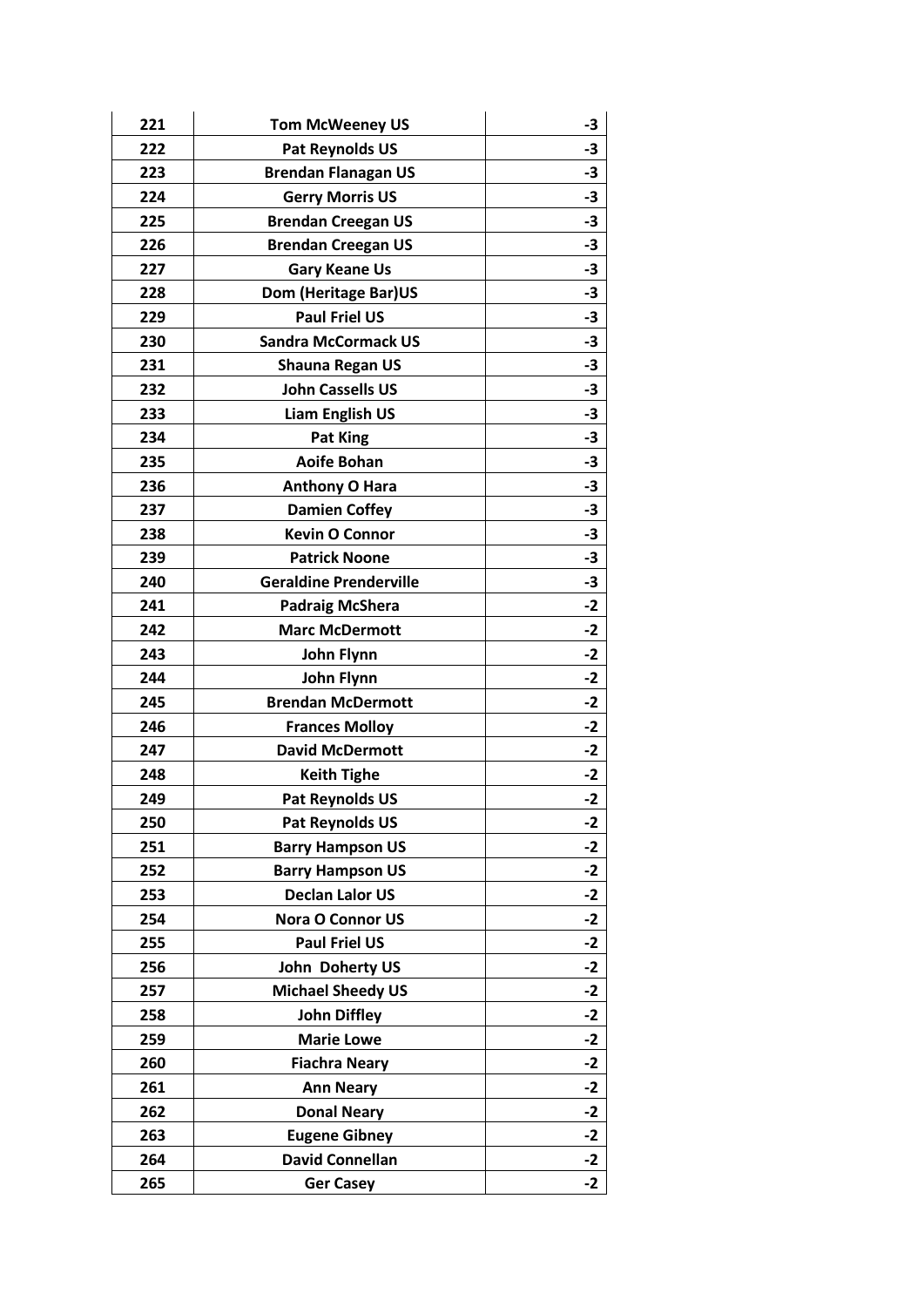| 266 | <b>Oliver Curran</b>             | $-1$ |
|-----|----------------------------------|------|
| 267 | <b>Gerard Anthony Drumshanbo</b> | $-1$ |
| 268 | <b>Maureen Egan</b>              | $-1$ |
| 269 | <b>Aisling Bruen</b>             | -1   |
| 270 | <b>David Wright</b>              | $-1$ |
| 271 | <b>Shane Fitzpatrick</b>         | $-1$ |
| 272 | <b>Jessie Doherty</b>            | $-1$ |
| 273 | <b>Paul Reid</b>                 | $-1$ |
| 274 | <b>Margaret Reid</b>             | $-1$ |
| 275 | David McEvoy book 12             | -1   |
| 276 | <b>Kevin Ward</b>                | $-1$ |
| 277 | Dara Murahan US                  | $-1$ |
| 278 | <b>Alan Ffrench</b>              | $-1$ |
| 279 | <b>Gary Vesey</b>                | $-1$ |
| 280 | <b>Anthony Noone</b>             | $-1$ |
| 281 | <b>Martina Lavin</b>             | $-1$ |
| 282 | <b>Ella Moran</b>                | $-1$ |
| 283 | Ryan & Darragh Mulligan US       | $-1$ |
| 284 | JJ Matthews US                   | $-1$ |
| 285 | <b>Joe Carey US</b>              | $-1$ |
| 286 | <b>Vincent McNulty US</b>        | -1   |
| 287 | Mike O Neill US                  | $-1$ |
| 288 | John Doherty US                  | $-1$ |
| 289 | <b>Ciaran Mosley US</b>          | -1   |
| 290 | <b>Michael Sheedy US</b>         | $-1$ |
| 291 | <b>Brendan Killeen US</b>        | $-1$ |
| 292 | <b>Liam English US</b>           | $-1$ |
| 293 | <b>Michelle Moffat US</b>        | $-1$ |
| 294 | <b>Johnny Beirne</b>             | $-1$ |
| 295 | <b>Seamus Sweeney</b>            | $-1$ |
| 296 | <b>Erin Hughes</b>               | $-1$ |
| 297 | <b>Sean McTigue US</b>           | 0    |
| 298 | <b>Keith Hogg</b>                | 0    |
| 299 | Patricia O'Hara                  | 0    |
| 300 | <b>Noel McDermott</b>            | 0    |
| 301 | <b>Kevin ward</b>                | 0    |
| 302 | <b>Mary McDermott</b>            | 0    |
| 303 | <b>Jack Wright</b>               | 0    |
| 304 | <b>James Deane</b>               | 0    |
| 305 | <b>Kevin McDermott</b>           | 0    |
| 306 | <b>Oonagh Talbot</b>             | 0    |
| 307 | Dara Murahan US                  | 0    |
| 308 | <b>Cormac Smith US</b>           | 0    |
| 309 | <b>Cormac Smith US</b>           | 0    |
| 310 | <b>Kevin Duignan</b>             | 0    |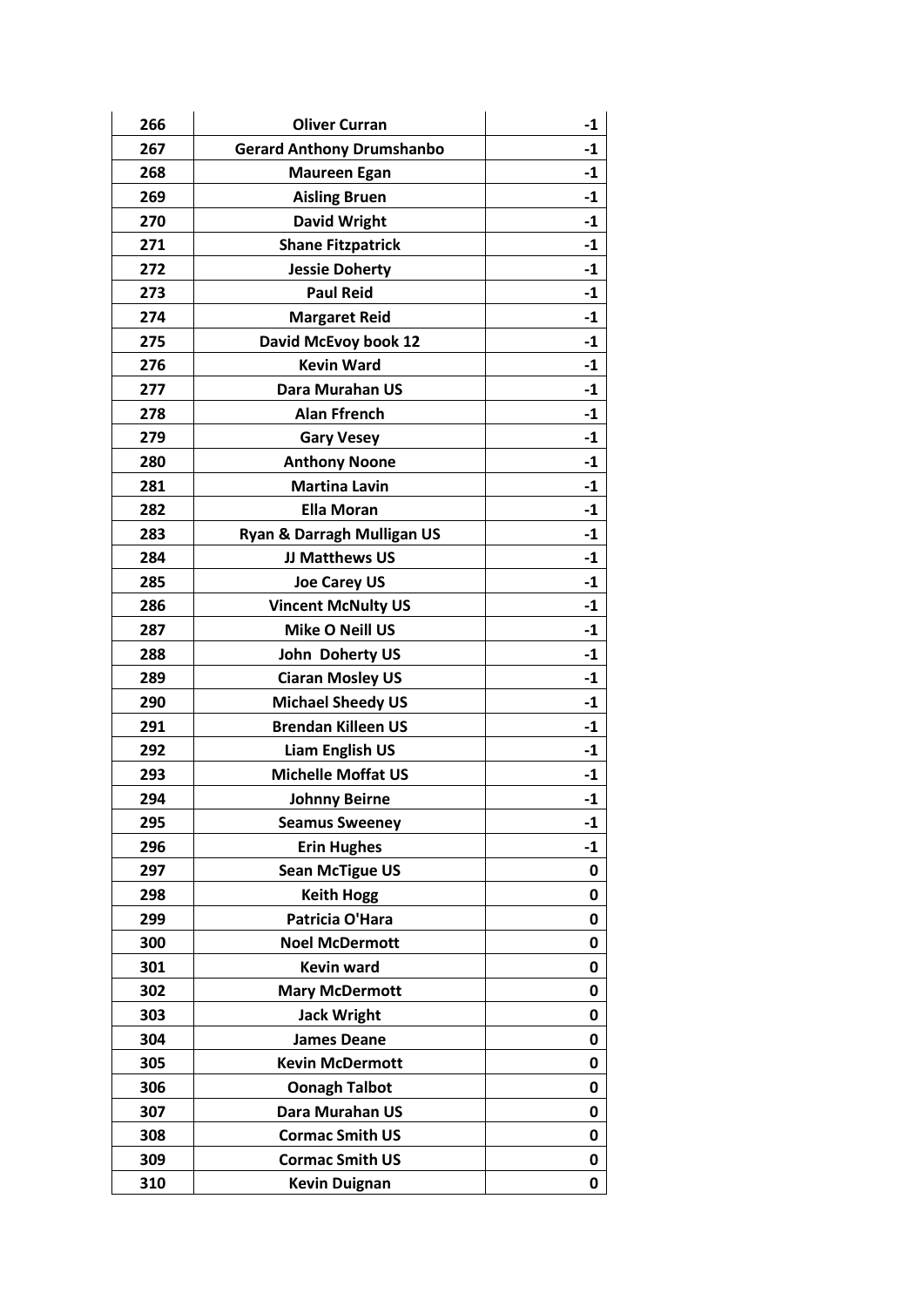| 311 | <b>Anne Marie Hayden</b>     | 0              |
|-----|------------------------------|----------------|
| 312 | <b>Philip Clapperton</b>     | 0              |
| 313 | <b>Oliver Charles US</b>     | 0              |
| 314 | <b>Owen Meaney US</b>        | 0              |
| 315 | <b>Petey McCabe US</b>       | 0              |
| 316 | <b>Sharon Fitzpatrick US</b> | 0              |
| 317 | <b>Vincent McNulty US</b>    | 0              |
| 318 | <b>Paul Friel US</b>         | 0              |
| 319 | <b>Theresa Regan US</b>      | 0              |
| 320 | <b>John Cassells US</b>      | 0              |
| 321 | <b>Paul Martin</b>           | 0              |
| 322 | <b>Aine O Boyle</b>          | 0              |
| 323 | <b>Kevin Duignan</b>         | 0              |
| 324 | <b>Niall McNamara</b>        | 0              |
| 325 | <b>Peter Dalton</b>          | 0              |
| 326 | <b>Marita McDonnel</b>       | 0              |
| 327 | <b>Mary McDermott</b>        | $\mathbf{1}$   |
| 328 | <b>Kevin McDermott</b>       | 1              |
| 329 | <b>Kristen Lowe</b>          | $\mathbf{1}$   |
| 330 | <b>Sophie Crowe</b>          | 1              |
| 331 | <b>Martina Lavin</b>         | 1              |
| 332 | <b>Michael Guckian US</b>    | 1              |
| 333 | <b>Patrick Kilkenny US</b>   | 1              |
| 334 | <b>John Creegan US</b>       | 1              |
| 335 | <b>Vincent McNulty US</b>    | 1              |
| 336 | <b>Mick Heany US</b>         | $\mathbf{1}$   |
| 337 | <b>Ciaran Mosley US</b>      | 1              |
| 338 | <b>Kevin McLoughlin</b>      | 1              |
| 339 | <b>Paul O Brien</b>          | $\mathbf{1}$   |
| 340 | <b>Roberta Feely</b>         | 1              |
| 341 | Dave Walsh                   | 1              |
| 342 | lan Brennan                  | 1              |
| 343 | <b>John McEvoy</b>           | 1              |
| 344 | <b>Brendan McDermott</b>     | $\overline{2}$ |
| 345 | <b>Gary Hartigan</b>         | $\overline{2}$ |
| 346 | <b>Martin Sheridan</b>       | $\overline{2}$ |
| 347 | David Whelan                 | 2              |
| 348 | <b>Renee Dolan</b>           | 2              |
| 349 | <b>David McDermott</b>       | 2              |
| 350 | <b>Brendan Gallagher</b>     | $\mathbf{2}$   |
| 351 | <b>Lindsay Ivy Reid</b>      | $\overline{2}$ |
| 352 | <b>Gerry Guckian US</b>      | 2              |
| 353 | <b>Oliver Charles US</b>     | 2              |
| 354 | <b>Claire McGinn US</b>      | 2              |
| 355 | <b>Sharon Fitzpatrick US</b> | $\overline{2}$ |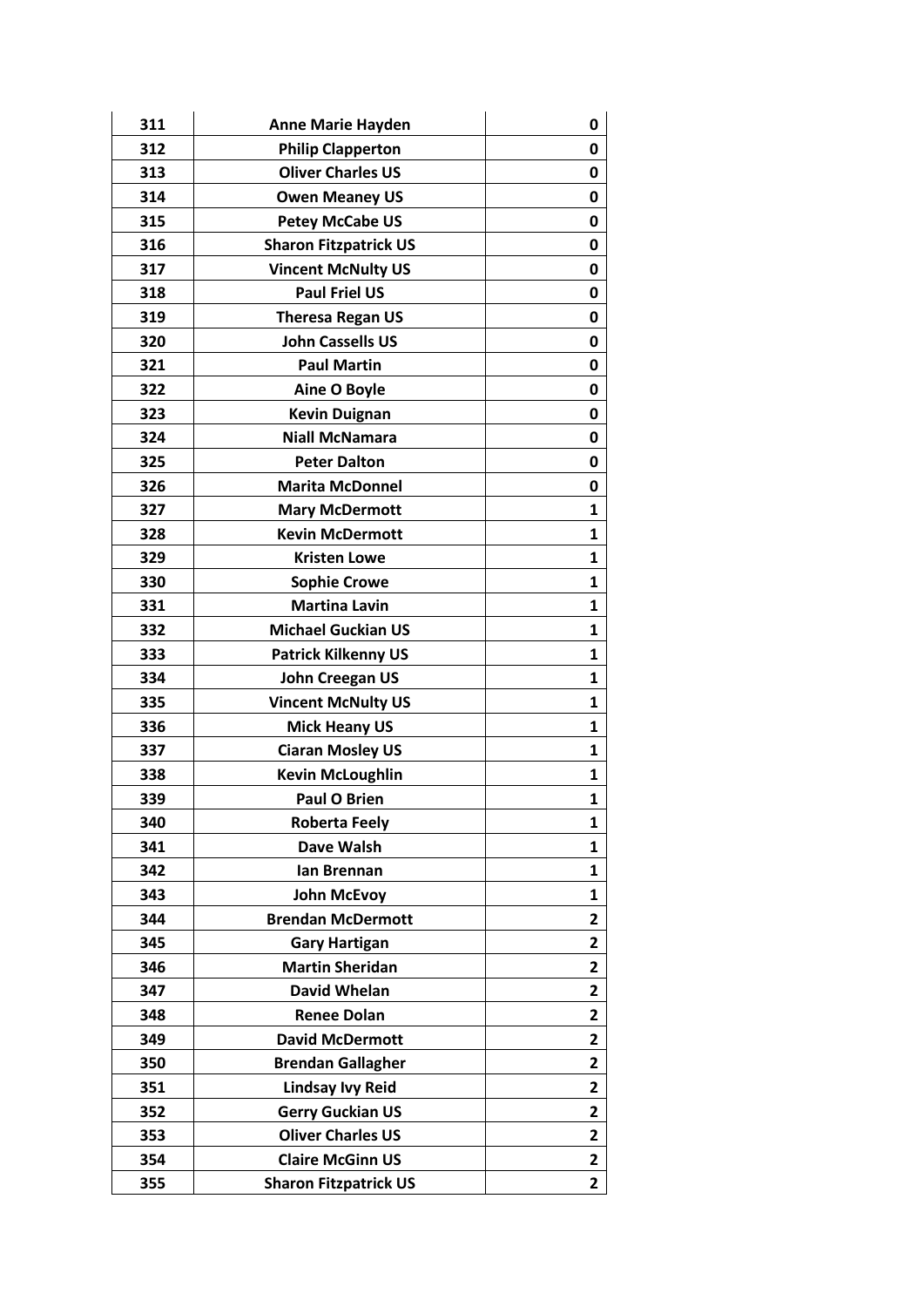| 356 | JJ Matthews US                | 2                       |
|-----|-------------------------------|-------------------------|
| 357 | <b>Shauna Griffen US</b>      | 2                       |
| 358 | <b>Ciaran Mosley US</b>       | 2                       |
| 359 | <b>Aidan Carey US</b>         | $\mathbf{2}$            |
| 360 | <b>Karl McClafferty US</b>    | 2                       |
| 361 | <b>Kevin Dunne Us</b>         | $\overline{2}$          |
| 362 | <b>Niall Hanrahan</b>         | $\overline{\mathbf{2}}$ |
| 363 | <b>David Carthy</b>           | $\mathbf{2}$            |
| 364 | <b>Coffey &amp; Sons</b>      | $\mathbf{2}$            |
| 365 | <b>Barry Donnellan</b>        | 2                       |
| 366 | <b>Brian Gibney</b>           | 2                       |
| 367 | <b>Niall Comerton</b>         | $\overline{2}$          |
| 368 | <b>Geraldine Prenderville</b> | 2                       |
| 369 | <b>Keith Hogg</b>             | 3                       |
| 370 | <b>Marc McDermott</b>         | 3                       |
| 371 | <b>Noel McDermott</b>         | 3                       |
| 372 | Line E Book 15                | 3                       |
| 373 | <b>Liam Bruen</b>             | 3                       |
| 374 | <b>Turlough Bruen</b>         | 3                       |
| 375 | <b>Paul Duignan</b>           | 3                       |
| 376 | <b>Kevin Ward</b>             | 3                       |
| 377 | <b>Gary King US</b>           | 3                       |
| 378 | <b>Phil Creegan US</b>        | 3                       |
| 379 | Daniella Knox US              | 3                       |
| 380 | <b>Turlough Neary</b>         | 3                       |
| 381 | <b>Sean McTigue US</b>        | 4                       |
| 382 | <b>Albert Hogg</b>            | 4                       |
| 383 | <b>Albert Hogg</b>            | 4                       |
| 384 | <b>Marc McDermott</b>         | 4                       |
| 385 | <b>Siobhan Talbot</b>         | 4                       |
| 386 | <b>Martin Talbot</b>          | 4                       |
| 387 | <b>Caitriona Clarke US</b>    | 4                       |
| 388 | <b>Seamus Clarke US</b>       | 4                       |
| 389 | <b>Kate Kenny US</b>          | 4                       |
| 390 | <b>Adrian Regan</b>           | 4                       |
| 391 | <b>Fergus Egan US</b>         | 4                       |
| 392 | <b>Saoirse Mattews US</b>     | 4                       |
| 393 | Pat Reynolds US               | 4                       |
| 394 | <b>Mylisa McCabe US</b>       | 4                       |
| 395 | <b>Darren Heritage Bar US</b> | 4                       |
| 396 | <b>Adrian Regan US</b>        | 4                       |
| 397 | <b>John Cassells US</b>       | 4                       |
| 398 | <b>Liam English US</b>        | 4                       |
| 399 | Noah & Kai Martin             | 4                       |
| 400 | <b>Louise O Donnell</b>       | 4                       |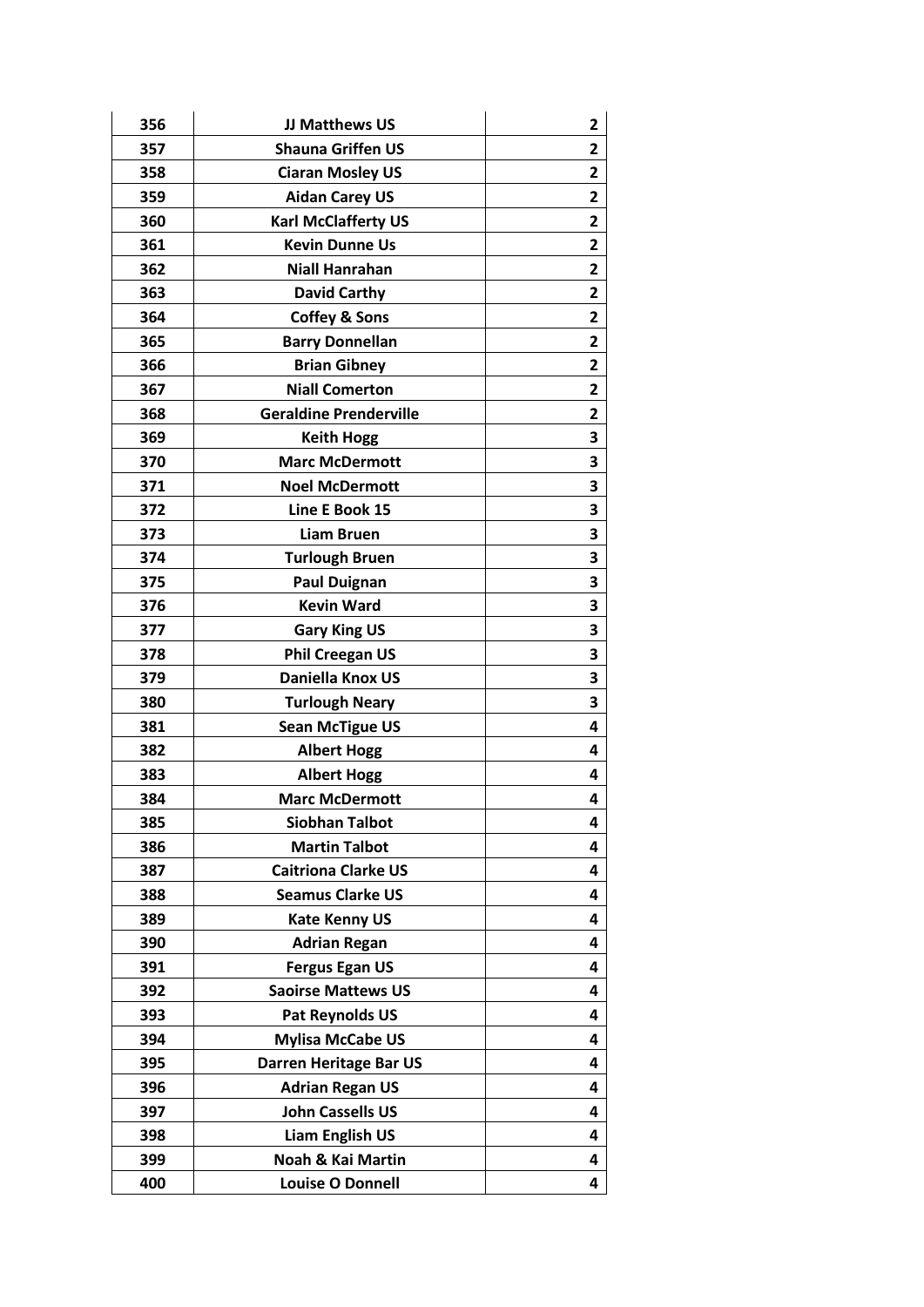| 401 | <b>Chris Lowe A</b>                | 4 |
|-----|------------------------------------|---|
| 402 | <b>Molly Daly</b>                  | 4 |
| 403 | <b>Owen Gibney</b>                 | 4 |
| 404 | <b>Colleen Blessing Drumshanbo</b> | 5 |
| 405 | <b>Daniel Sheridan</b>             | 5 |
| 406 | <b>Jessie Doherty</b>              | 5 |
| 407 | <b>David McDermott</b>             | 5 |
| 408 | <b>Mary Talbot</b>                 | 5 |
| 409 | <b>Kate Kenny US</b>               | 5 |
| 410 | <b>Kate Kenny US</b>               | 5 |
| 411 | <b>Cormac Smith US</b>             | 5 |
| 412 | <b>David McDonnell</b>             | 5 |
| 413 | <b>Kyle Guckian</b>                | 5 |
| 414 | <b>Kevin O Brien US</b>            | 5 |
| 415 | <b>Lilliana Mellon US</b>          | 5 |
| 416 | <b>Terrible Triplets US</b>        | 5 |
| 417 | Daniella Knox US                   | 5 |
| 418 | <b>Sandra McCormack US</b>         | 5 |
| 419 | <b>Sandra McCormack US</b>         | 5 |
| 420 | <b>Sandra McCormack US</b>         | 5 |
| 421 | <b>Michael Sheedy US</b>           | 5 |
| 422 | <b>Aidan Carey US</b>              | 5 |
| 423 | <b>Aidan Carey US</b>              | 5 |
| 424 | <b>Tommy Roche</b>                 | 5 |
| 425 | <b>John Coffey</b>                 | 5 |
| 426 | <b>Sharon Kavanagh</b>             | 5 |
| 427 | <b>Oliver Curran</b>               | 6 |
| 428 | <b>Kevin McLoughlin</b>            | 6 |
| 429 | <b>Caitriona Clarke US</b>         | 6 |
| 430 | Dara Murahan US                    | 6 |
| 431 | Dara Murahan US                    | 6 |
| 432 | <b>John Crowe</b>                  | 6 |
| 433 | <b>Sean Martin</b>                 | 6 |
| 434 | <b>Sandra McCormack US</b>         | 6 |
| 435 | <b>Sandra McCormack US</b>         | 6 |
| 436 | <b>Sandra McCormack US</b>         | 6 |
| 437 | <b>Phil Sheridan US</b>            | 6 |
| 438 | <b>Pauline Mater US</b>            | 6 |
| 439 | <b>Emma Butler</b>                 | 6 |
| 440 | <b>Chris Conlon</b>                | 6 |
| 441 | <b>Seamus Granahan</b>             | 6 |
| 442 | <b>Michael McHugh</b>              | 6 |
| 443 | <b>Tim o Connor</b>                | 6 |
| 444 | <b>Caitriona Clarke US</b>         | 7 |
| 445 | <b>John Crowe</b>                  | 7 |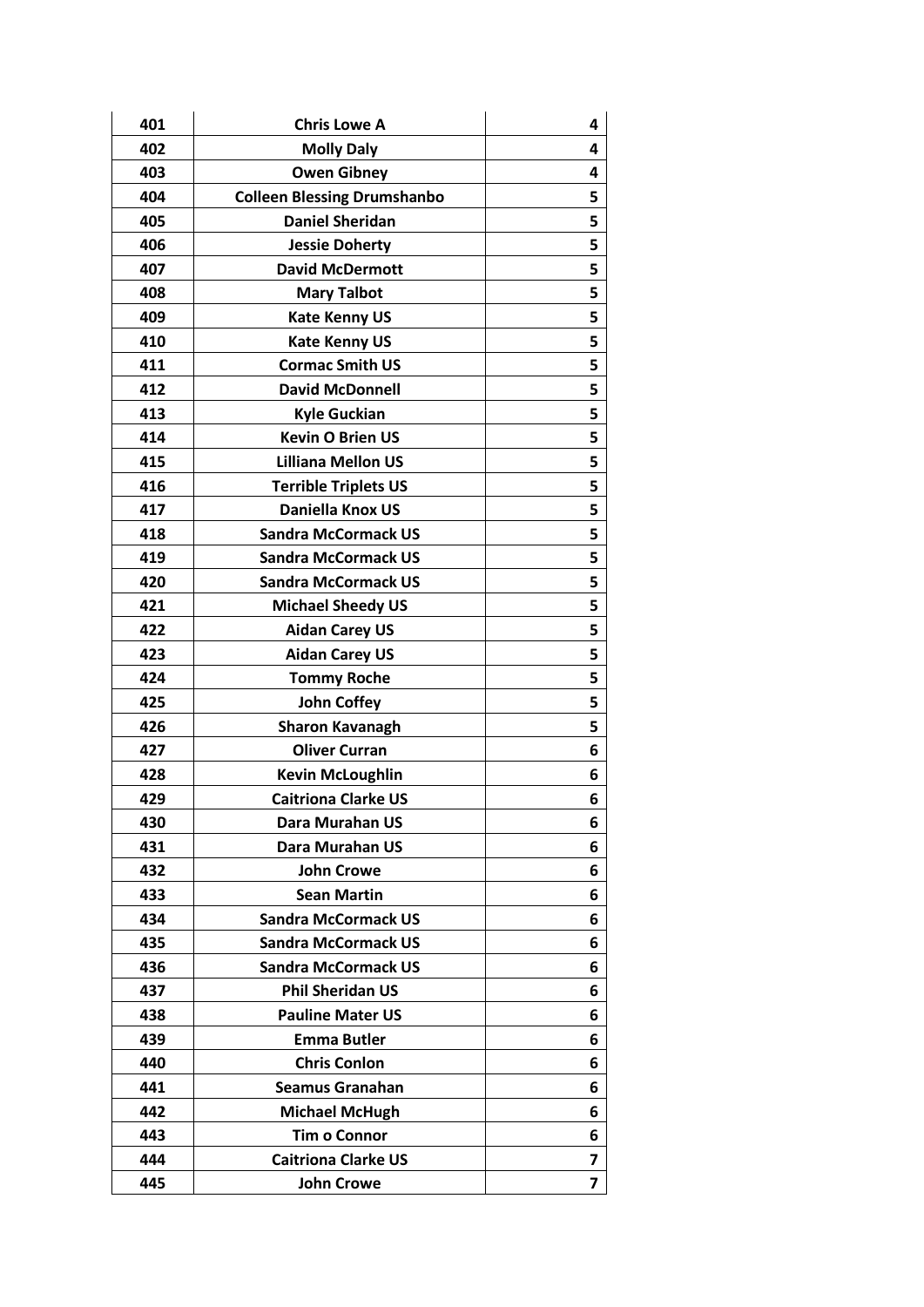| 446 | <b>Tom Cunningham</b>         | 7                       |
|-----|-------------------------------|-------------------------|
| 447 | Pat Reynolds US               | 7                       |
| 448 | <b>Barry Hampson US</b>       | 7                       |
| 449 | <b>Nora O Connor US</b>       | 7                       |
| 450 | <b>Gary King US</b>           | 7                       |
| 451 | <b>Gary King US</b>           | 7                       |
| 452 | <b>Brian McGroarty US</b>     | 7                       |
| 453 | <b>Sandra McCormack US</b>    | $\overline{\mathbf{z}}$ |
| 454 | <b>Jamie Regan US</b>         | 7                       |
| 455 | <b>John Cassells US</b>       | 7                       |
| 456 | Deborah O Brien               | $\overline{\mathbf{z}}$ |
| 457 | <b>Jason Mc (McHughs Bar)</b> | 8                       |
| 458 | <b>Liam Bruen</b>             | 8                       |
| 459 | <b>Hugh McGarry</b>           | 8                       |
| 460 | <b>Brendan Cryan</b>          | 8                       |
| 461 | <b>Cormac Smith US</b>        | 8                       |
| 462 | <b>Adrian Regan</b>           | 8                       |
| 463 | Selina Saidha US              | 8                       |
| 464 | <b>Michael Guckian US</b>     | 8                       |
| 465 | <b>Ray Sullivan US</b>        | 8                       |
| 466 | <b>Niall Kennedy US</b>       | 8                       |
| 467 | <b>Kitty Kat US</b>           | 8                       |
| 468 | <b>Gerry Morris US</b>        | 8                       |
| 469 | John Doherty US               | 8                       |
| 470 | Darragh Regan US              | 8                       |
| 471 | <b>Phil Sheridan US</b>       | 8                       |
| 472 | PJ Quinn US                   | 8                       |
| 473 | <b>Paul Roche A</b>           | 8                       |
| 474 | <b>Frances Molloy</b>         | 9                       |
| 475 | <b>Noel McDermott</b>         | 9                       |
| 476 | <b>John Flynn</b>             | 9                       |
| 477 | M. Durkin Book 15             | 9                       |
| 478 | <b>Kevin McDermott</b>        | 9                       |
| 479 | <b>Declan Loftus</b>          | 9                       |
| 480 | <b>Paula Gaffney</b>          | 9                       |
| 481 | <b>Brendan Flanagan US</b>    | 9                       |
| 482 | <b>Baldwins US</b>            | 9                       |
| 483 | <b>Aileen Gaffney US</b>      | 9                       |
| 484 | <b>Brendan Creegan US</b>     | 9                       |
| 485 | <b>Sandra McCormack US</b>    | 9                       |
| 486 | <b>Fiachra Neary</b>          | 9                       |
| 487 | <b>Michael Delorey</b>        | 10                      |
| 488 | <b>Eileen Connolly</b>        | 10                      |
| 489 | <b>Kevin Ward</b>             | 10                      |
| 490 | <b>Seamus Clarke US</b>       | 10                      |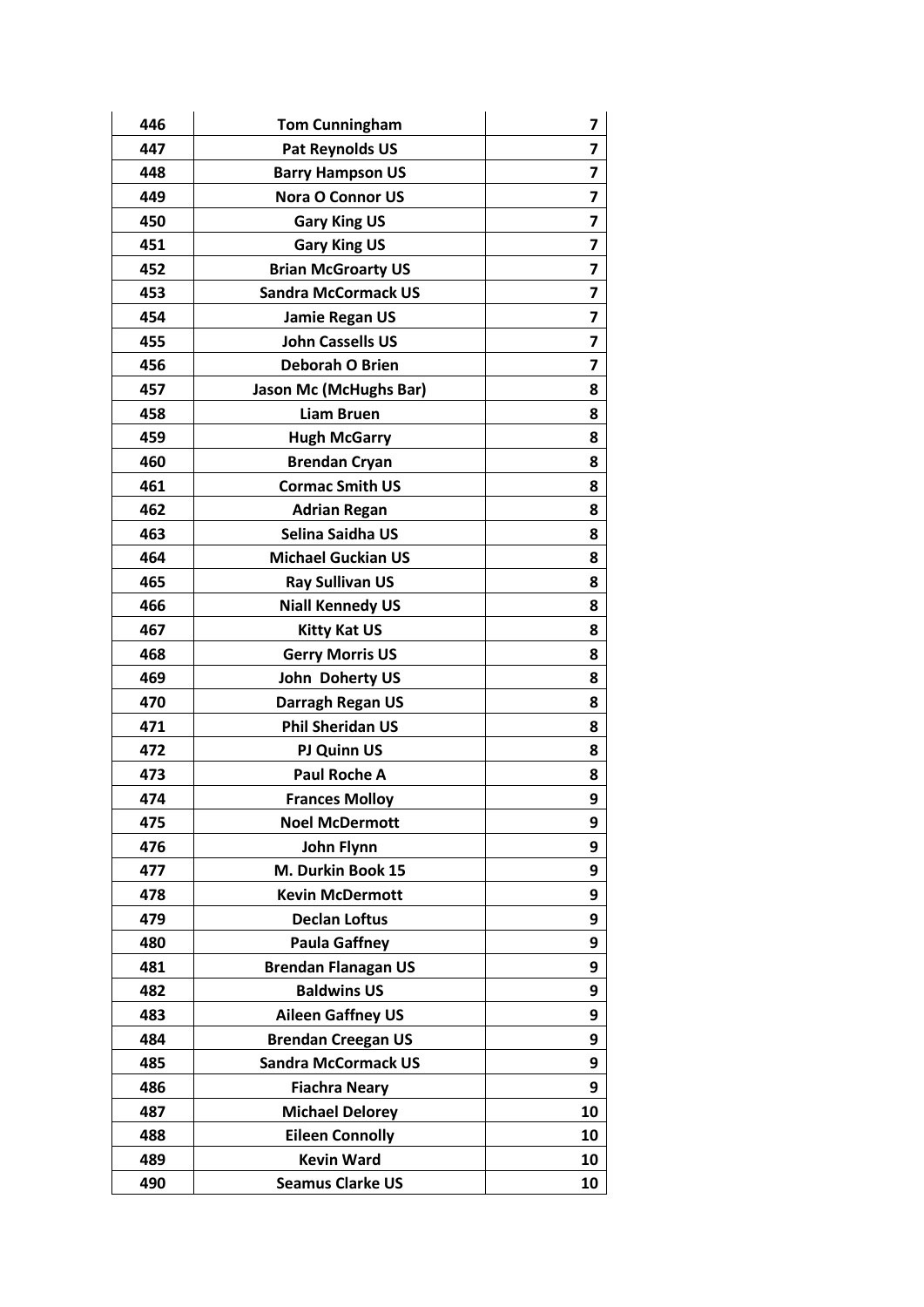| 491 | <b>Aileen Gaffney US</b>       | 10 |
|-----|--------------------------------|----|
| 492 | <b>John Creegan US</b>         | 10 |
| 493 | <b>Phil Creegan US</b>         | 10 |
| 494 | <b>Terrible Triplets US</b>    | 10 |
| 495 | <b>Sandra McCormack US</b>     | 10 |
| 496 | PJ Quinn US                    | 10 |
| 497 | Patricia O'Hara                | 11 |
| 498 | Jenny & Turlough Bruen         | 11 |
| 499 | <b>Kevin Connolly</b>          | 11 |
| 500 | <b>Oisin Kennedy US</b>        | 11 |
| 501 | <b>Brendan Creegan US</b>      | 11 |
| 502 | <b>Phil Sheridan US</b>        | 11 |
| 503 | <b>Phil Sheridan US</b>        | 11 |
| 504 | <b>Ronan Butler</b>            | 11 |
| 505 | <b>John Coffey</b>             | 11 |
| 506 | <b>Keith Hogg</b>              | 12 |
| 507 | <b>Keith Hogg</b>              | 12 |
| 508 | <b>Albert Hogg</b>             | 12 |
| 509 | <b>Marc McDermott</b>          | 12 |
| 510 | <b>Steve Keany US</b>          | 12 |
| 511 | <b>Geraldine Carty US</b>      | 12 |
| 512 | <b>Seamus Reilly</b>           | 12 |
| 513 | Dara Murahan US                | 13 |
| 514 | <b>Michael Guckian US</b>      | 13 |
| 515 | <b>Mylisa McCabe US</b>        | 13 |
| 516 | <b>Sandra McCormack US</b>     | 13 |
| 517 | <b>Sandra McCormack US</b>     | 13 |
| 518 | Mike O Neill US                | 13 |
| 519 | <b>Ciaran Mosley US</b>        | 13 |
| 520 | <b>Ester Feely</b>             | 13 |
| 521 | <b>Benny Whelan</b>            | 14 |
| 522 | <b>Carmel Redican US</b>       | 14 |
| 523 | PJ Quinn US                    | 14 |
| 524 | <b>Damien Duignan</b>          | 15 |
| 525 | <b>Marion US (HeritageBar)</b> | 15 |
| 526 | <b>Phil Sheridan US</b>        | 15 |
| 527 | <b>Geraldine Prenderville</b>  | 15 |
| 528 | <b>Sean McTigue US</b>         | 16 |
| 529 | <b>Nora O Connor US</b>        | 16 |
| 530 | PJ Quinn US                    | 16 |
| 531 | <b>Adrian Roche</b>            | 16 |
| 532 | <b>Kevin Ward</b>              | 17 |
| 533 | <b>Erin O Brien</b>            | 18 |
| 534 | M Leydon                       | 18 |
| 535 | Cianna Saidha US               | 20 |